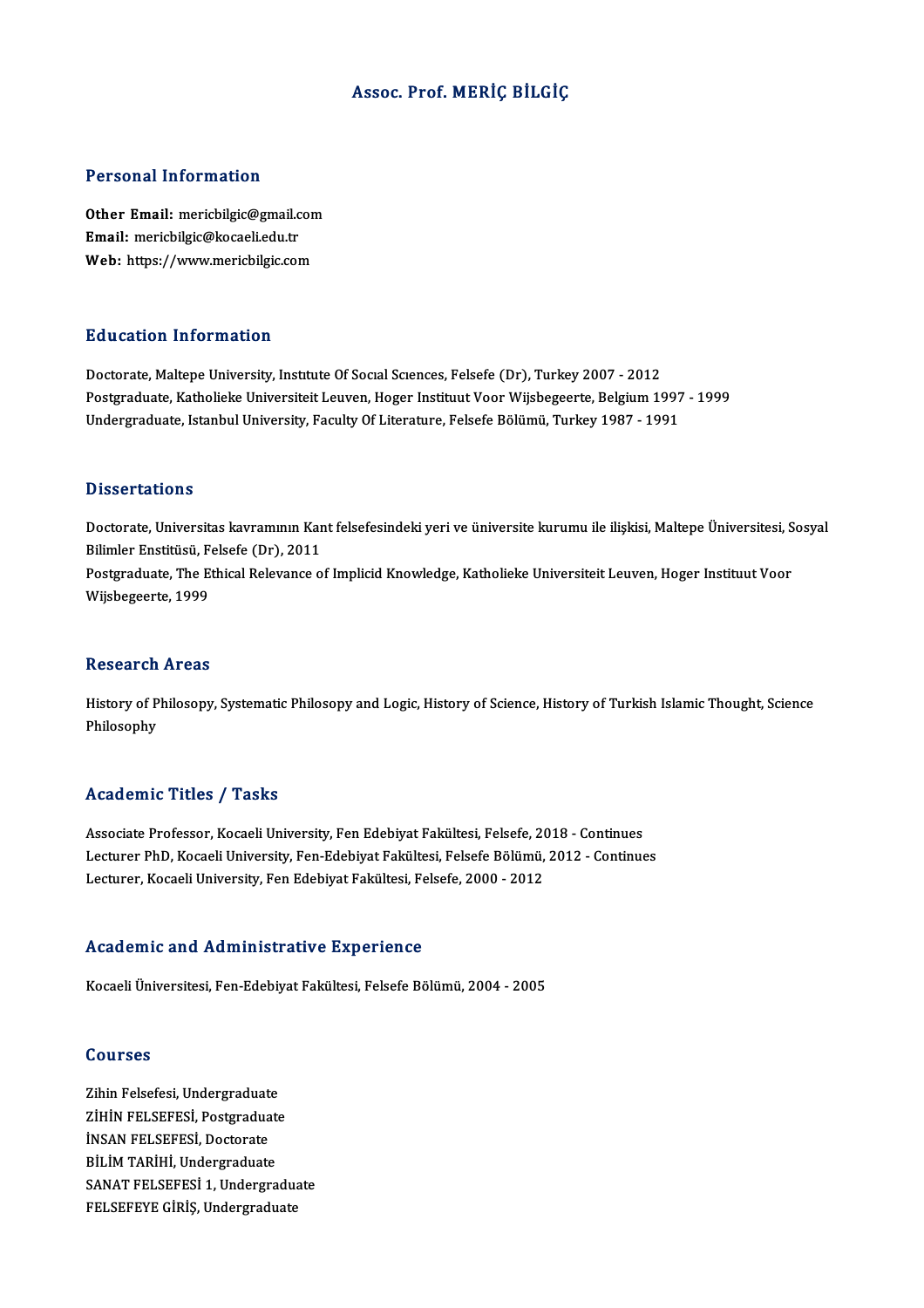BİLİM FELSEFESİ, Undergraduate BİTİRME ÇALIŞMASI, Undergraduate BİLİM FELSEFESİ, Undergraduate<br>BİTİRME ÇALIŞMASI, Undergraduate<br>HİNT ÇİN FELSEFELERİ, Undergraduate<br>METİN OYUMA (ALMAN İDEALİZMİ), Un BİTİRME ÇALIŞMASI, Undergraduate<br>HİNT ÇİN FELSEFELERİ, Undergraduate<br>METİN OKUMA (ALMAN İDEALİZMİ), Undergraduate<br>ESTETİK Undergraduate HİNT ÇİN FELSEFELERİ, UNETİN OKUMA (ALMAN İ<br>ESTETİK, Undergraduate<br>SANAT EEL SEEESİ 2. Und METİN OKUMA (ALMAN İDEALİZMİ),<br>ESTETİK, Undergraduate<br>SANAT FELSEFESİ 2, Undergraduate

# SANAT FELSEFESTZ, Undergraduate<br>Articles Published in Other Journals

| Articles Published in Other Journals |                                                                                                                              |
|--------------------------------------|------------------------------------------------------------------------------------------------------------------------------|
| L.                                   | THALES ve MEZOPOTAMYA BİLİMİ ÇERÇEVESİNDE BİLİM TEORİSİNDEKİ METODOLOJİK<br>DÖNÜŞÜMLER<br>BİLGİÇ M.                          |
|                                      | Kutadgubilig: Felsefe Bilim Araştırmaları Dergisi, no.35, pp.221-234, 2017 (Refereed Journals of Other Institutions)         |
| Н.                                   | DEWEY'IN PRAGMATIZMI(Hegelci ve Marxist Metafiziklerle Rol Paylaşımılçinde)                                                  |
|                                      | BİLGİÇ M.                                                                                                                    |
|                                      | FLSF (Felsefe ve Sosyal Bilimler Dergisi), no.22, pp.351-367, 2016 (Other Refereed National Journals)                        |
| Ш.                                   | The Logical Limits and The Ontological Principle of The Idea of University                                                   |
|                                      | BİLGİÇ M.                                                                                                                    |
|                                      | Kaygı, no.24, pp.63-90, 2015 (Refereed Journals of Other Institutions)                                                       |
| IV.                                  | Postmodern Technique                                                                                                         |
|                                      | BİLGİÇ M.                                                                                                                    |
|                                      | The Holistic Approach to Environment, vol.5, no.3, pp.151-162, 2015 (Refereed Journals of Other Institutions)                |
| V.                                   | Self and Civilisation I The Absolute Totality of Archaic Era                                                                 |
|                                      | BİLGİÇ M.                                                                                                                    |
|                                      | Avrasya Sanat ve Medeniyet Dergisi, no.2, pp.39-56, 2015 (Refereed Journals of Other Institutions)                           |
| VI.                                  | Kant ve Hegel Diyalektiklerinde Rol Değişimi                                                                                 |
|                                      | BİLGİÇ M.                                                                                                                    |
|                                      | (FLSF) Felsefe ve Sosyal Bilimler Dergisi, vol.1, no.18, pp.231-244, 2014 (Other Refereed National Journals)                 |
| VII.                                 | Varlık Yokluk Arasında Universitasın Tarih Üstü Sentezi                                                                      |
|                                      | BİLGİÇ M.                                                                                                                    |
|                                      | Kocaeli Üniversitesi Sosyal Bilimler Enstitüsü Dergisi, vol.1, no.23, pp.163-184, 2012 (Other Refereed National<br>Journals) |
| VIII.                                | Varolamamışlık Şüphesi                                                                                                       |
|                                      | BİLGİÇ M.                                                                                                                    |
|                                      | Felsefelogos, vol.1, no.20, pp.115-137, 2003 (Other Refereed National Journals)                                              |
| IX.                                  | Erdem Kuramının Bilinç Felsefesinde Temellendirilişi                                                                         |
|                                      | BİLGİÇ M.                                                                                                                    |
|                                      | Felsefelogos, vol.3, no.19, pp.27-41, 2002 (Other Refereed National Journals)                                                |
| X.                                   | Modern Felsefenin Büyükbabası Nicolas Cusanus                                                                                |
|                                      | BİLGİÇ M.                                                                                                                    |
|                                      | Felsefelogos, vol.2, no.18, pp.127-136, 2002 (Other Refereed National Journals)                                              |
|                                      |                                                                                                                              |

## Books&Book Chapters

- ooks & Book Chapters<br>I. FİLOSOFOS'xxUN "ARALIK"INDA BETÜL ÇOTUKSÖKEN<br>PİLCİC M. KUTUKOV 7. TUNCEL ÖNKAL A. TERE H BILGİÇM., SARALIK"INDA BETÜL ÇOTUK<br>BİLGİÇM., KUTLUSOY Z., TUNÇEL ÖNKAL A., TEPE H.<br>İDI EEL SEEEVE ÇİDİŞ YOLLAPLAHI TUNGEL ZEKİVE FİLOSOFOS'xxUN "ARALIK"INDA BETÜL ÇOTUKSÖKEN<br>BİLGİÇ M., KUTLUSOY Z., TUNÇEL ÖNKAL A., TEPE H.<br>in: FELSEFEYE GİRİŞ YOLLARI, AHU TUNÇEL, ZEKİYE KUTLISOY, GÜNCEL ÖNKAL, Editor, PAPATYA BİLİM, İstanbul,<br>pp 80,85, 2018 BİLGİÇ M., KUTI<br>in: FELSEFEYE (<br>pp.80-85, 2018<br>Pilim, Felsefe pp.80-85, 2018<br>II. Bilim, Felsefe ve Üniversite
-